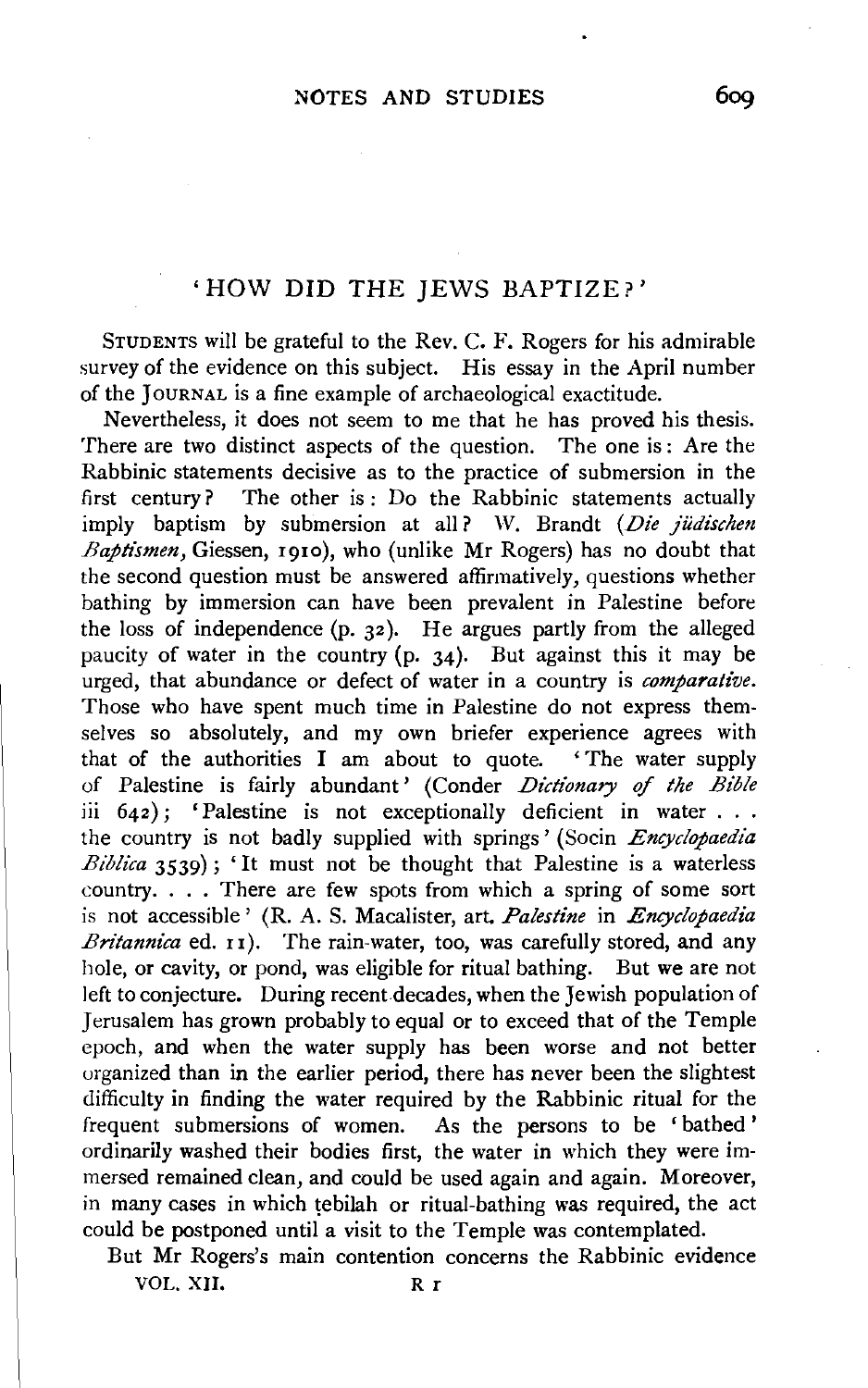itself; he doubts whether the Mishnaic and Talmudic evidence really implies a practice of total submersion, which he seems inclined to defer to the Middle Ages. But what else but total immersion is conveyed by the statement in T. B. Yebamoth  $47 b$ ? We are told that the male proselyte receives certain brief instruction from two learned men, that he bathes and ascends (1'1~31'1 ~:J~, i. e. surely submerges himself in the bath and then comes up out of it), and is then accounted an Israelite. The only difference in the case of the female proselyte was that she received the instruction while crouching up to her neck in water. (I should add that the practice of total submersion does not imply necessarily that the person stood upright in the water, though this may have been the older practice. The woman, at all events, in later times was not allowed to stand so-she crouched in the water and dipped her head under. This is specially laid down in the Shulhan 'Arukh, Yoreh Dea' ch. cxcviii § 35, and has some Talmudic authority, T. B. Niddah 67 a.) To return to the ceremony of baptizing a female proselyte as described in Yebamoth: 'Women place her (מושיבות) in the water up to her neck, and two learned men, standing outside, instruct her briefly.' Obviously, then, the woman was placed in a bath, and possibly was held up and supported (this may be the force of the Hebrew), for while she was undergoing the catechism she could not hold her head *under* the water ! (This too is the explanation of the passage from Mishnah Berakhoth ii §§ 4, *5*  cited by Mr Rogers.)

Yet, if one thing is certain, it is that in every act of ritual tebilah $$ and if so, undoubtedly in the case of the tebilah of a proselyte-the woman was required to cover her head and hair with water. This was the regular, monthly, case with the niddah (menstrual woman). The evidence of this is overwhelming. Take, e. g., the Mishnaic passage (Sabbath vi $\S$ I). The Mishnahis discussing the ornaments which a woman may or may not carry on the Sabbath, and it ordains: 'A woman shall not walk abroad [on the Sabbath] with woollen, linen, or leathern bands on her head, and she shall not bathe ritually (לא תטבול) with them [on week-days] until she unties them.' Her head and hair had thus to be so *entirely* covered with water that she had to remove even a hair-band. Thus from Yebamoth we know that the proselyte was placed in water up to her neck, and from other sources that the head and hair of the niddah had to be totally covered with water. The inference from these facts that total submersion was required is surely a just one. What else is possible?

The passage from the Mishnah Sabbath is reinforced by several more direct statements to the same effect. In fact, in a large number of the Rabbinic references to tebilah there is mention made of the *head* with such insistency as to point conclusively to total submersion. It is